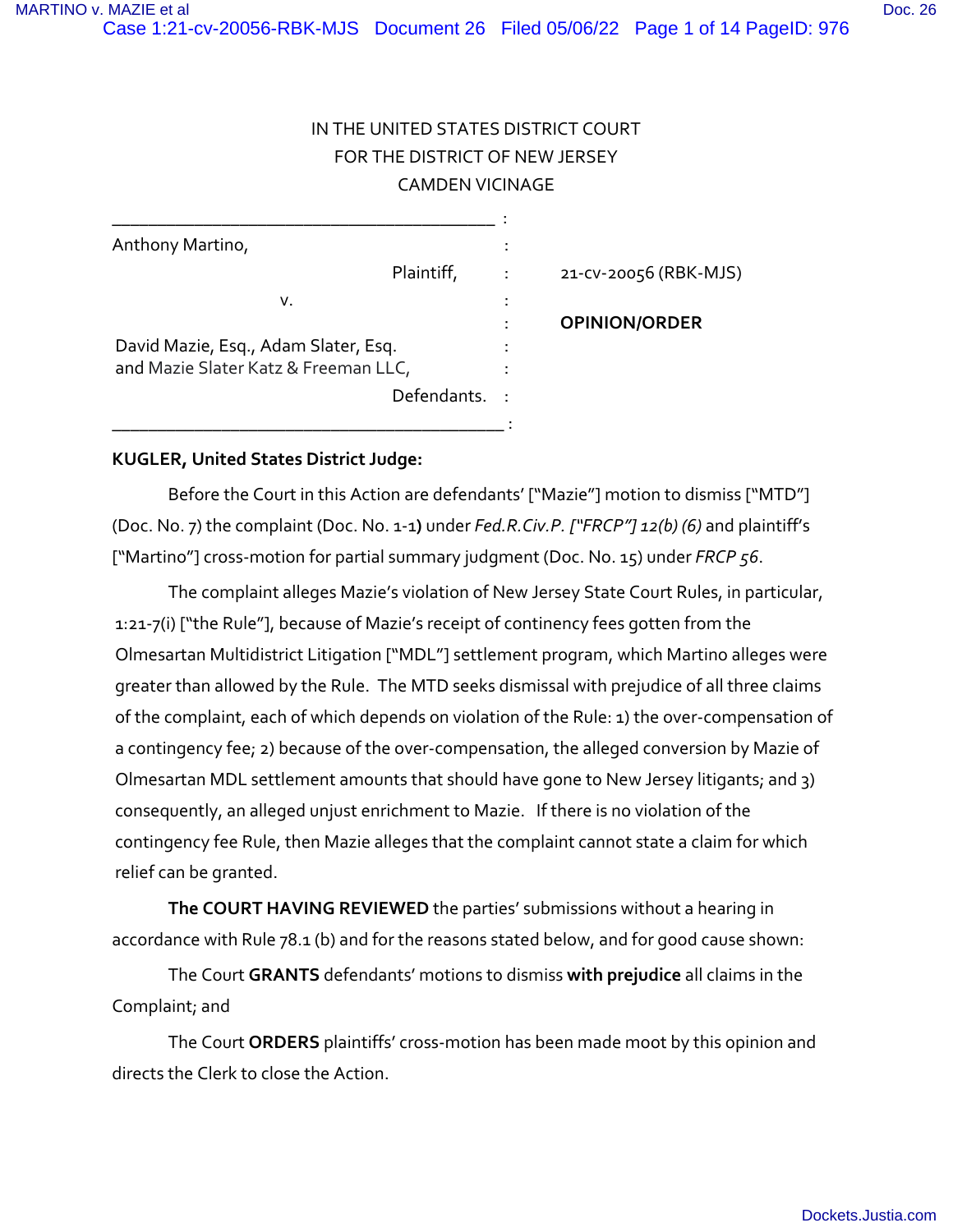## **1.0 Facts and Procedural Background**

In April 2015, the Judicial Panel on Multi‐District Litigation ["JPML"] consolidated multiple cases filed in various state and federal courts into the Olmesartan Multi‐District Litigation ["MDL"]. These cases concerned whether ingestion of the hypertensive Olmesartan caused gastro‐intestinal injury that mimicked celiac disease. Daichii Sankyo Ltd., a Japanese corporation, manufactured Olmesartan, which is the generic of the patented drug Benicar®, and used certain U.S. distributors to market and sell it in the United States. There were approximately 1700 plaintiffs in the MDL at the time of settlement.

As the transferee Court for the Olmesartan MDL, the Court takes judicial notice of some facts and procedural background from its own knowledge and experience. After two years of extensive discovery, which included much document production, expert reports, bellwether selection, etc., in April 2017 the parties negotiated in the MDL a settlement having a first settlement aggregate amount of \$350,000,000.00. The Brown Greer ["BG"] law firm was the MDL's administrator of the Olmesartan settlement program; BG orchestrated the announcement of the settlement and managed the thousands of subsequent claimants who signed onto the program.

During the three week settlement sign‐up period, over 10,800 claimants applied to the program. When the dust settled and all viable claims were accounted for in the Olmesartan settlement program, the total number of actual registrants, that is, those eligible to receive a payout for their injuries, eventually reduced to about 8500. As this number of registrants was about 3 times larger than expected, the original settlement amount was increased.

The MDL administrator, BG, was responsible for calculating the amount of damages owed to the thousands of MDL registrants. BG, along with the parties, established six general categories of injury, each of which represented a minimum payout amount. BG and the parties also developed an accompanying points systems by which to account for aggravating health events, like hospitalization, or extreme weight loss, and which thereby allowed an increase in the calculated payout amount upon documentation of these experiences.

In registering for the Olmesartan settlement program, registrants, whether advised by their law firms (or, if *pro se*, by a designated Pro Bono law firm), agreed to abide by certain requirements, the most important of which was the relinquishment of the right to initiate a lawsuit in court for the same injuries. In order to receive a payout, registrants also had to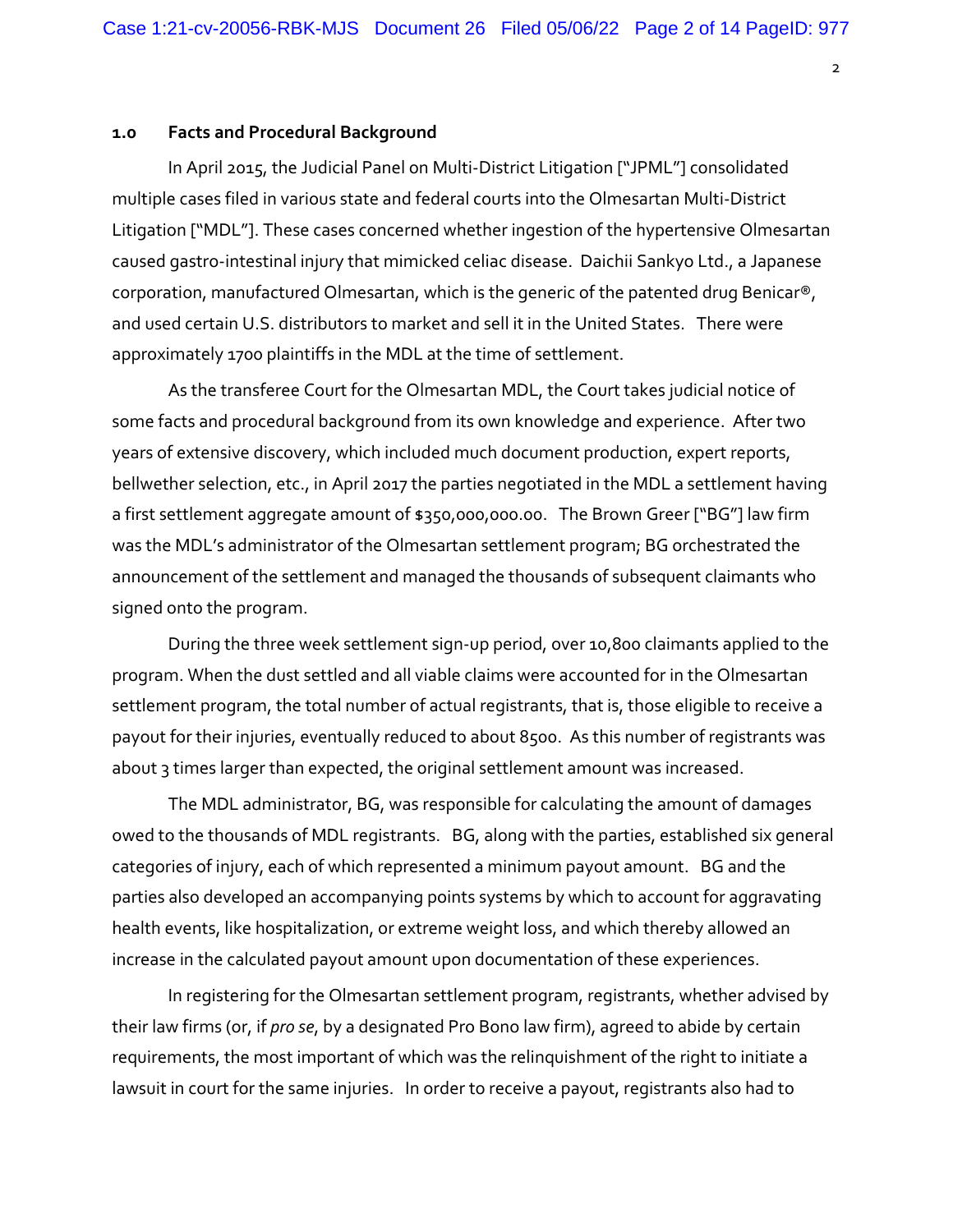provide within a required period sufficient evidence that demonstrated the alleged injury, else they were dropped from the settlement without opportunity to rejoin. Importantly, meeting this data requirement within the designated period sometimes meant a registrant's attorney had to corral its clients and their medical providers to get proper proof of Olmesartan ingestion and related injury. The Olmesartan settlement program gave registrants the right to appeal their initial payout determination, and typically it was registrants' attorneys who initiated and executed these appeals. After BG's initial award determination, there were two levels of appeals. The first was to seek a review by BG of its own award determination in light of all the evidence and argument provided by plaintiffs. The second was to have an appointed Magistrate Judge review BG's award determination against the registrant's accompanying submissions.

At first, Daiichi required the Olmesartan settlement program to register at least 95 percent of all possible litigants and claimants; later, it increased the required percentage to 99 percent. In so doing, Daiichi was seeking assurance of a virtual end to Olmesartan litigation. As it turned out, this requirement fostered Daiichi's success in getting the MDL terminated as no individual litigants remained after the administration of the Olmesartan settlement program and the damage award payouts.

Plaintiffs' counsel had their own aims in the settlement. These depended on the extent of their legal efforts to receive compensation, which was based on a contingency fee agreement between the attorney and the registrant. This meant the attorney received a contracted‐for percentage of the individual client's damage award. It may be that some plaintiffs' counsel exerted minimal effort to get their clients registered in the Olmesartan settlement program by using paralegals or junior associates to help clients fill out the registration forms, obtain the needed medical records, and answer clients' queries as to how long payout would take. And, for most plaintiffs' counsel, the contingency fee agreement the client signed typically gave counsel a minimum of one third of the client's damage award.

However, there were some plaintiffs' counsel who were responsible for developing the litigation record: managing the litigation, arguing discovery motions, obtaining and paying for experts, conducting discovery, creating a record, taking depositions, etc. Throughout the litigation and the settlement period, Adam Slater, Esq., served as plaintiffs' lead counsel and headed the plaintiffs' executive committee, supported by his law firm of Mazie Slater Katz and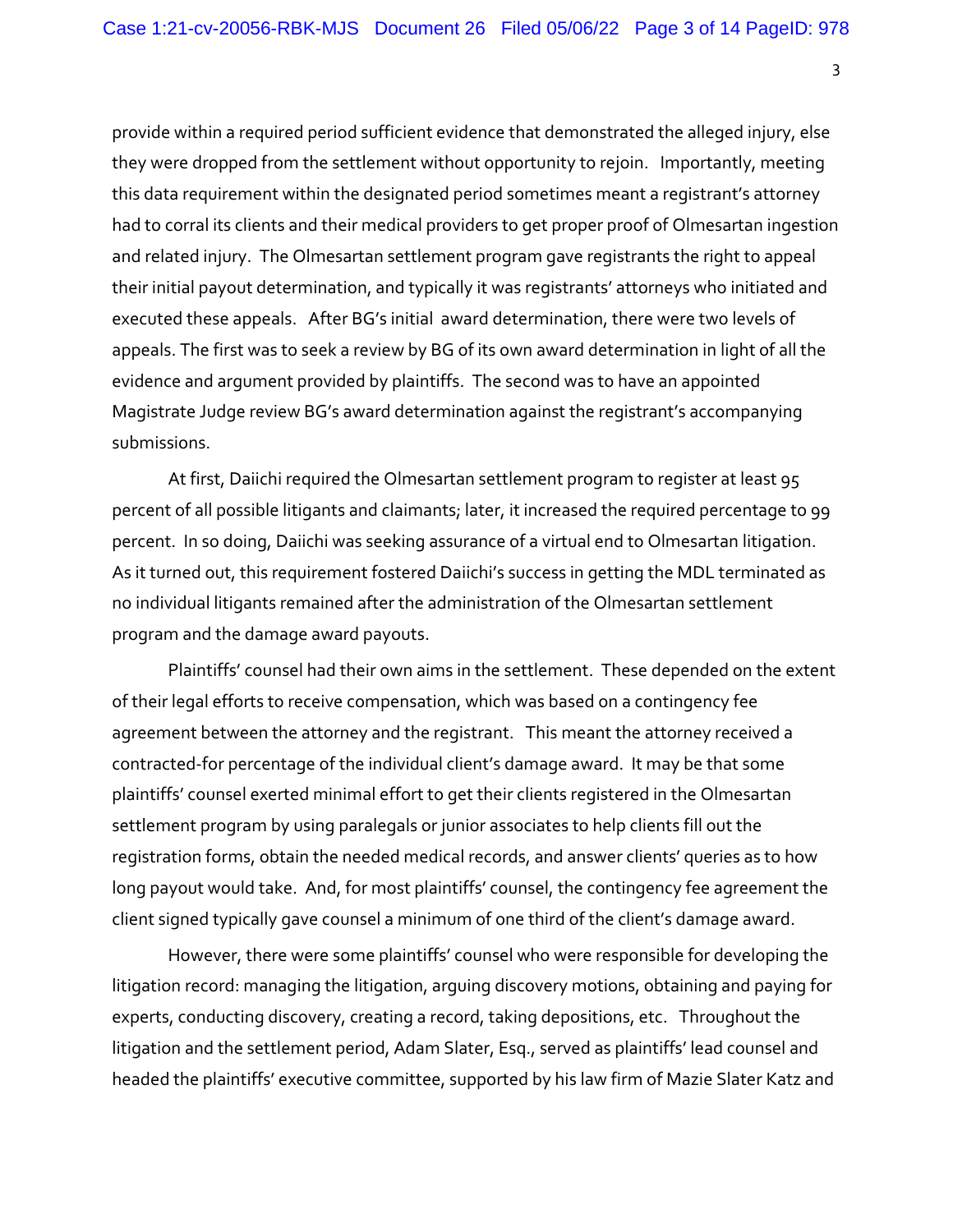4

Freeman, defendant herein. Not only were Mr. Slater's tasks many and varied, but he steered the plaintiffs' litigation efforts to ensure the incentivization of Daiichi to settle.

Since products liability cases consolidated in a federal district court, as in the Olmesartan MDL, are actionable only under state law, plaintiffs residing in New Jersey were not eligible to be consolidated into the Olmesartan MDL. That is, a New Jersey litigant could enter their state law action into the District of New Jersey MDL action, but only in a New Jersey state court. To be clear, plaintiff Martino and the putative class he allegedly represents, as residents of New Jersey, were not litigants in the Olmesartan MDL but rather were litigants in an Olmesartan Multicounty Litigation ["MCL"] in New Jersey , docket number ATL‐L‐00 ‐15. Like the national Olmesartan MDL, the Olmesartan MCL was a consolidated action. But, the MCL comprised only cases of New Jersey residents who had ingested Olmesartan and had experienced injury, whereas the MDL comprised cases filed by residents of all other states. Moreover, like all other Olmesartan claimants, the MCL litigants were eligible to register into the Olmesartan settlement program upon its commencement on 1 August 2017.

#### **3.0 LEGAL STANDARD**

Rule *12(b)(6)* governs a court's review of a motion to dismiss for failure to state a claim upon which relief can be granted. In evaluating such a motion, "courts accept all factual allegations as true, construe the complaint in the light most favorable to the plaintiff, and determine whether, under any reasonable reading of the complaint, the plaintiff may be entitled to relief." *Fowler v. UPMC Shadyside,* 578 F.3d 203, 210 (3d Cir.2009) (*quoting Phillips v. Cnty. of Allegheny,* 515 F.3d 224, 233 (3d Cir.2008)). That is, a complaint must "state a claim to relief that is plausible on its face." *Ashcroft v. Iqbal,* 556 U.S. 662, 678, 129 S.Ct. 1937, 173 L.Ed.2d 868 (2009); *Bell Atlantic Corp. v. Twombly,* 550 U.S. 544, 570, 127 S.Ct. 1955, 167 L.Ed.2d 929 (2007).

The general inquiry as to the plausibility of a claim on its face is "whether [movants] should be afforded an opportunity to offer evidence in support of their claims" not whether the movant will succeed on the merits. *In re Rockefeller Ctr. Prop., Inc.,* 311 F.3d 198, 215 (3d Cir.2002). The specific inquiry involves a three‐part analysis (*Santiago v. Warminster Twp.,* 629 F.3d 121, 130 (3d Cir.2010)) in which a court: 1) states "the elements a plaintiff must plead to state a claim." *Id.* (*quoting Iqbal,* 556 U.S. at 675); 2) identifies those allegations which,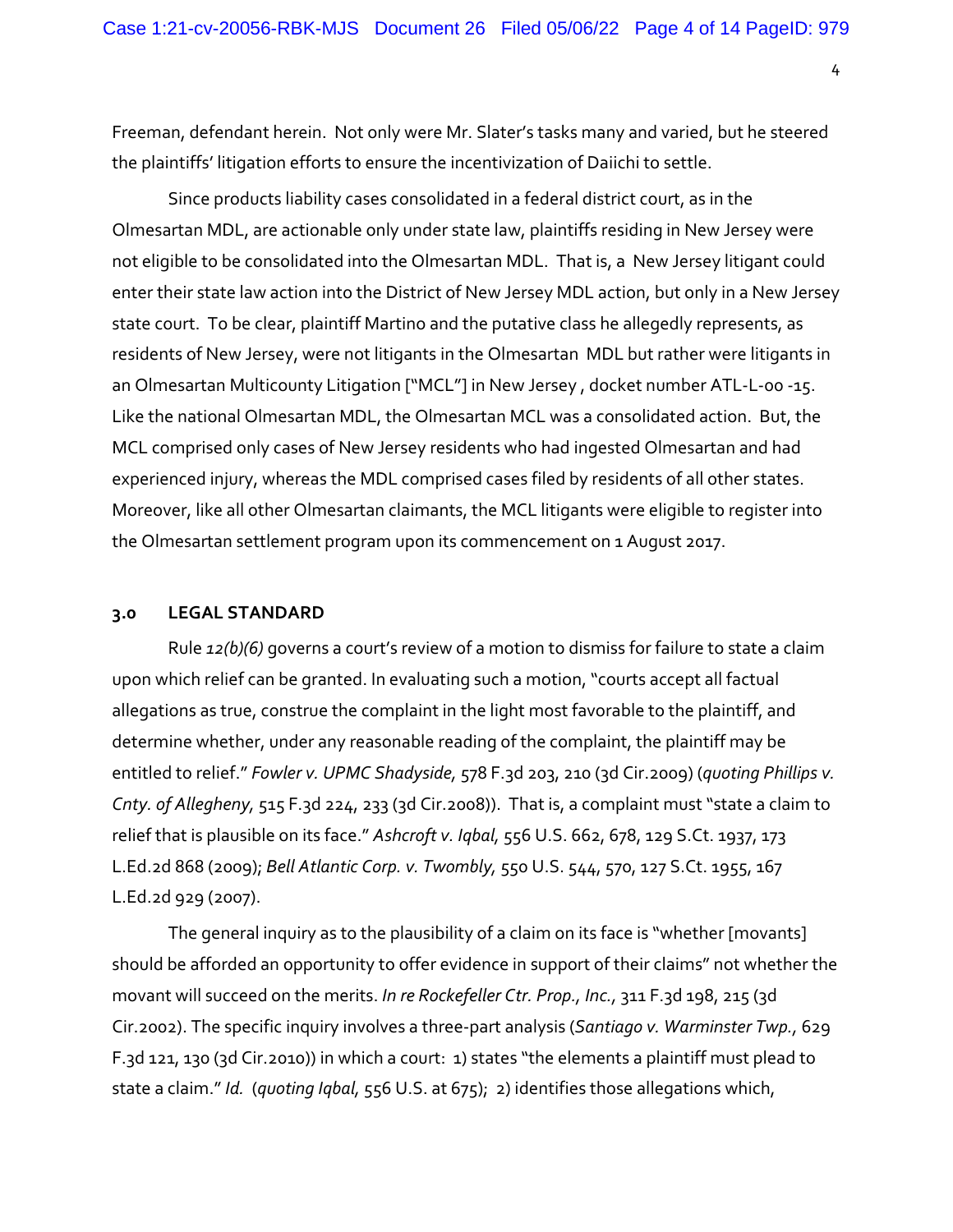"because they are no more than conclusions, are not entitled to the assumption of truth." *Id.* at 131 (*quoting Iqbal,* 556 U.S. at 680); and 3) assuming the veracity of well‐pleaded factual allegations, "determine[s] whether they plausibly give rise to an entitlement for relief." *Ibid.*

Practically speaking, this plausibility analysis is a "context‐specific task requiring the reviewing court to draw on its judicial experience and common sense." *Iqbal,* 556 U.S. at 679. A claim fails when a court can infer only that it is merely possible rather than plausible. *Id.* Plausibility cannot lie upon legal conclusions or "[t]hreadbare recitals of the elements of a cause of action, supported by mere conclusory statements". *Id.* at 678.

 In deciding a motion to dismiss, a court reviews the allegations in the complaint and exhibits attached to it and may look beyond the complaint to matters of public record without converting the motion to a summary judgement motion. *Pension Ben. Guar. Corp. v. White Consol. Indus., Inc.,* 998 F.2d 1192, 1196 (3d Cir.1993);*see also Sands v*. *McCormick,* 502 F.3d 263, 268 (3d Cir. 2007). However, the Court, however, need not accept as true allegations contradicted by judicially noticeable facts, *see Shwarz v. United States*, 234 F.3d 428, 435 (9th Cir. 2000).

The Federal Rules of Evidence provide that courts may take judicial notice of those adjudicative facts that are outside the trial record and "not subject to reasonable dispute." *Fed.R.Evid. 201(b)*. A judicially noticed fact must either be generally known within the jurisdiction of the trial court, or capable of accurate and ready determination by resort to sources whose accuracy cannot reasonably be questioned. *See id., especially at Fed.R.Evid 201(c); Werner v. Werner,* 267 F.3d 288, 295 (3rd Cir.2001);*see also In re Warfarin Sodium Antitrust Litig.*, 214 F.3d 395, 398 (3rdCir.2000); *Kramer v. Time Warner, Inc.*, 937 F.2d 767, 774  $(2^{nd}$  Cir.1991).

### **4.0 DISCUSSION**

The parties note the resolution of this MTD depends on the proper interpretation of certain language in New Jersey Court Rule 1:21‐7(i). As the parties dispute which paragraph of Rule 1:21-7 applies, the entire Rule is provided in the footnote.<sup>1</sup> The issue is whether each

<sup>1</sup> **Rule 1:21‐7. Contingent Fees**

**<sup>(</sup>a)** As used in this rule the term "contingent fee arrangement" means an agreement for legal services of an attorney or attorneys, including any associated or forwarding counsel, under which compensation, contingent in whole or in part upon the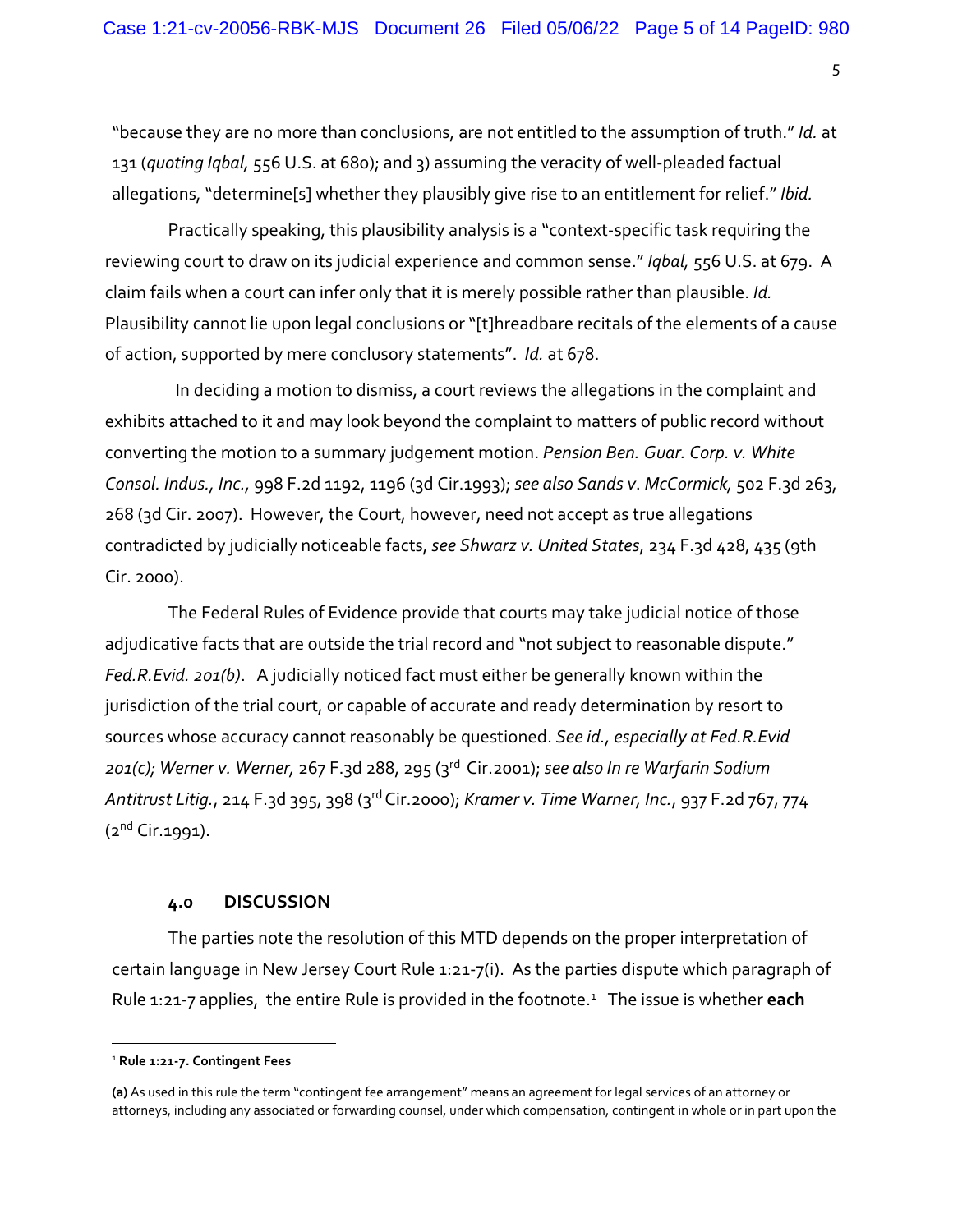successful accomplishment or disposition of the subject matter of the agreement, is to be in an amount which either is fixed or is to be determined under a formula.

**(b)** An attorney shall not enter into a contingent fee arrangement without first having advised the client of the right and afforded the client an opportunity to retain the attorney under an arrangement for compensation on the basis of the reasonable value of the services.

**(c)** In any matter where a client's claim for damages is based upon the alleged tortious conduct of another, including products liability claims and claims among family members that are subject to Part V of these Rules but excluding statutorily based discrimination and employment claims, and the client is not a subrogee, an attorney shall not contract for, charge, or collect a contingent fee in excess of the following limits:

(1) 33 1/3 % on the first \$750,000 recovered;

(2) 30% on the next \$750,000 recovered;

(3) 25% on the next \$750,000 recovered;

(4) 20% on the next \$750,000 recovered; and

(5) on all amounts recovered in excess of the above by application for reasonable fee in accordance with the provisions of paragraph (f) hereof; and

(6) where the amount recovered is for the benefit of a client who was a minor or mentally incapacitated when the contingent fee arrangement was made, the foregoing limits shall apply, except that the fee on any amount recovered by settlement before empaneling of the jury or, in a bench trial, the earlier to occur of plaintiff's opening statement or the commencement of testimony of the first witness, shall not exceed 25%.

**(d)** The permissible fee provided for in paragraph (c) shall be computed on the net sum recovered after deducting disbursements in connection with the institution and prosecution of the claim, whether advanced by the attorney or by the client, including investigation expenses, expenses for expert or other testimony or evidence, the cost of briefs and transcripts on appeal, and any interest included in a judgment pursuant to R. 4:42-11(b); but no deduction need be made for postjudgment interest or for liens, assignments or claims in favor of hospitals or for medical care and treatment by doctors and nurses, or similar items. The permissible fee shall include legal services rendered on any appeal or review proceeding or on any retrial, but this shall not be deemed to require an attorney to take an appeal. When joint representation is undertaken in both the direct and derivative action, or when a claim for wrongful death is joined with a claim on behalf of a decedent, the contingent fee shall be calculated on the aggregate sum of the recovery.

**(e)** Paragraph (c) of this rule is intended to fix maximum permissible fees and does not preclude an attorney from entering into a contingent fee arrangement providing for, or from charging or collecting a contingent fee below such limits. In all cases contingent fees charged or collected must conform to RPC 1.5(a).

**(f)** If at the conclusion of a matter an attorney considers the fee permitted by paragraph (c) to be inadequate, an application on written notice to the client may be made to the Assignment Judge or the designee of the Assignment Judge for the hearing and determining of a reasonable fee in light of all the circumstances. This rule shall not preclude the exercise of a client's existing right to a court review of the reasonableness of an attorney's fee.

**(g)** Where the amount of the contingent fee is limited by the provisions of paragraph (c) of this rule, the contingent fee arrangement shall be in writing, signed both by the attorney and the client, and a signed duplicate shall be given to the client. Upon conclusion of the matter resulting in a recovery, the attorney shall prepare and furnish the client with a signed closing statement.

**(h) Calculation of Fee in Structured Settlements.** As used herein the term "structured settlement"refers to the payment of any settlement between the parties or judgment entered pursuant to a proceeding approved by the Court, the terms of which provide for the payment of the funds to be received by the plaintiff on an installment basis. For purposes of paragraph (c), the basis for calculation of a contingent fee shall be the value of the structured settlement as herein defined. Value shall consist of any cash payment made upon consummation of the settlement plus the actual cost to the party making the settlement of the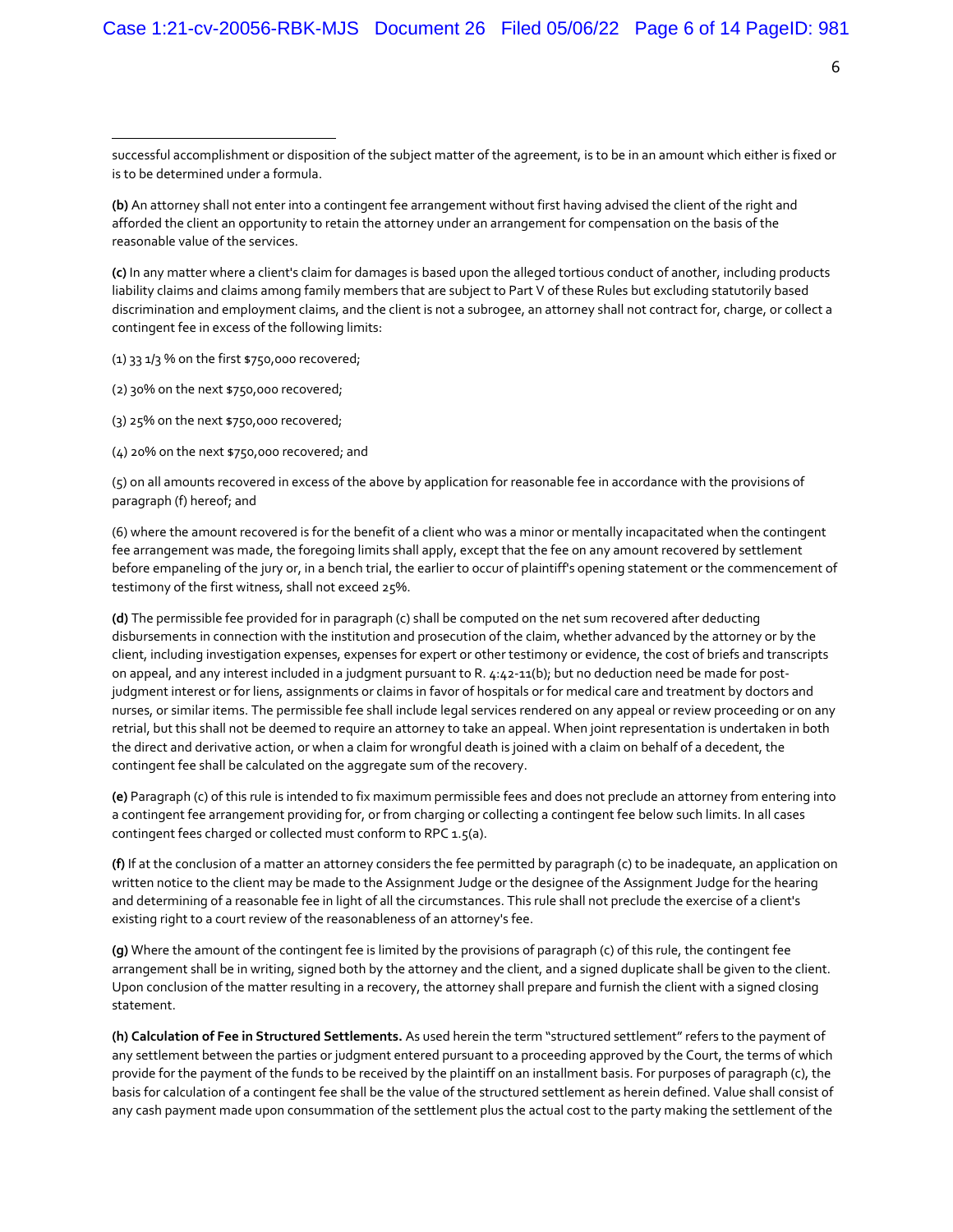7

**claim of injury** of each New Jersey plaintiff in the Olmesartan MCL, arising from ingestion of Olmesartan, is sufficiently similar to fall within the language of Rule 1:21‐7. That is, the issue is whether the claims of each New Jersey plaintiff in the MCL arose "out of the same transaction or set of facts or involve substantially identical liability issues". Since clearly different New Jersey plaintiffs bought and ingested Olmesartan in different transactions and at different times, the dispute practically devolves to whether all claims in the MCL "involve substantially identical liability issues".

Plaintiff Martino argues that all liability claims of the former MCL plaintiffs do indeed fall within that substantially identical description and that the Rule therefore applies. If, as Martino argues, all MCL claims do have "substantially identical liability issues", then the contingency fees Mazie received and which arise from the Olmesartan settlement awards of the former MCL plaintiffs must be limited to those stated in Rule 1:21-7(i). Martino, and the putative plaintiff class he seeks to represent, therefore demand a recalculation of the Olmesartan settlement contingency fees according to the Rule and a refund of the excess fees paid to Mazie.

Mazie argues that all claims of the former MCL plaintiffs do not arise from either the same transaction or the same facts nor involve a substantially identical liability. Further, Mazie argues, Rule 1:21-7(i) cannot apply to Mazie's contingency fees obtained in the Olmesartan settlement program because of the disparity in specific liability issues from registrant to registrant. Mazie deduces that, if Rule 1:21-7(i) does not apply to its Olmesartan settlement contingency fees, then Martino's complaint cannot state a claim upon which relief may be granted since all three counts in the Martino complaint require violation of Rule 1:21-7(i).

To zero in on the issue, the Court confirms that resolution of the MTD requires interpretation of whether the claims brought by MCL plaintiffs to the Olmesartan settlement

deferred payment aspects thereof. In the event that the party paying the settlement does not purchase the deferred payment component, the actual cost thereof shall be the actual cost assigned by that party to that component. For further purposes of this rule, the party making the settlement offer shall, at the time the offer is made, disclose to the party receiving the settlement offer its actual cost and, if it does not purchase the deferred payment aspect of the settlement, the factors and assumptions used by it in assigning actual cost.

**<sup>(</sup>i) Calculation of Fee in Settlement of Class or Multiple Party Actions.** When representation is undertaken on behalf of several persons whose respective claims, whether or not joined in one action, arise out of the same transaction or set of facts or involve substantially identical liability issues, the contingent fee shall be calculated on the basis of the aggregate sum of all recoveries, whether by judgment, settlement or both, and shall be charged to the clients in proportion to the recovery of each. Counsel may, however, make application for modification of the fee pursuant to paragraph (f) of this rule in appropriate cases.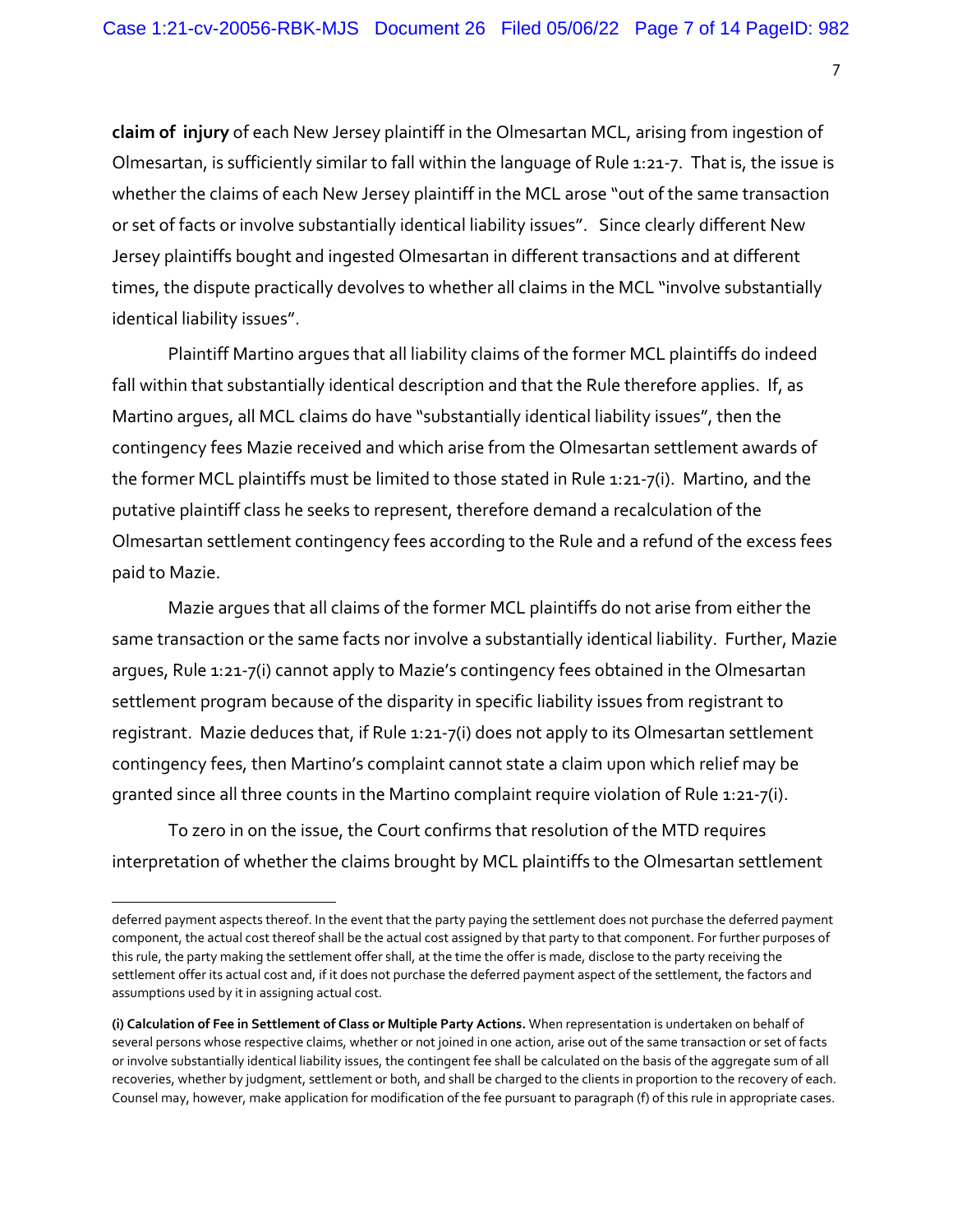program involved "substantially identical liability issues" to all other claims in the MCL and/or in the Olmesartan settlement program. It is critical to appreciate that the only way an Olmesartan registrant—regardless of whether an MCL litigant or an MDL litigant or a non‐ litigant—could receive a damage award from the Olmesartan settlement program was to timely register into the settlement program, and execute a contingency fee agreement with an attorney<sup>2</sup> who oversaw and directed the registration process. The Court therefore takes the view that THE SUM TOTAL OF all claims of all registrants in the Olmesartan settlement program EITHER involved substantially identical liability issues OR they did not. Put differently, there can be no rational, medical, logical, or legal justification why the claims of a subset of Olmesartan registrants could be interpreted as having substantially identical liability based merely on the fact they arose in the MCL. Either all MCL claims involve substantially identical liability issues in the same way that all MDL claims do, or NO claims of any Olmesartan registrant have "substantially identical" liability as any other such claim.

It is also critical not to lose sight that Martino as well as the putative class plaintiffs who were litigants in the Olmesartan MCL had to have registered into the Olmesartan settlement program in order to receive their award. This means that all MCL litigants who were represented by Mazie, signed a Mazie contingency fee award, registered in the Olmesartan settlement program, AND received a damages award **UNDER THE SETTLEMENT PROGRAM, NOT UNDER THE MCL.** To bring the point home, Martino, and all other putative plaintiffs here, received an Olmesartan settlement award only because of the common benefit efforts of Adam Slater and his firm Mazie, which worked to bring Daiichi to the settlement table and drove the Olmesartan settlement program to completion.

Since all Olmesartan MDL litigants AND all Olmesartan MCL litigants AND all other claimants had to register into the Olmesartan settlement program to receive a damages award, the Court must construe whether the Rules of Consolidation for the MDL or the MCL automatically deemed all consolidated plaintiffs to have experienced substantially identical liability. In construing the meaning of a statute, a Court looks to the words within that statute and to construction quidance in other statutes. New Jersey Statute § 1:1-1 states that words and phrases are construed together with their context and given their generally accepted meaning.<sup>3</sup>

<sup>&</sup>lt;sup>2</sup> There were only a handful of *pro se* registrants in the Olmesartan settlement program.

<sup>3</sup> **N.J.S. § 1:1‐1 General rules of construction**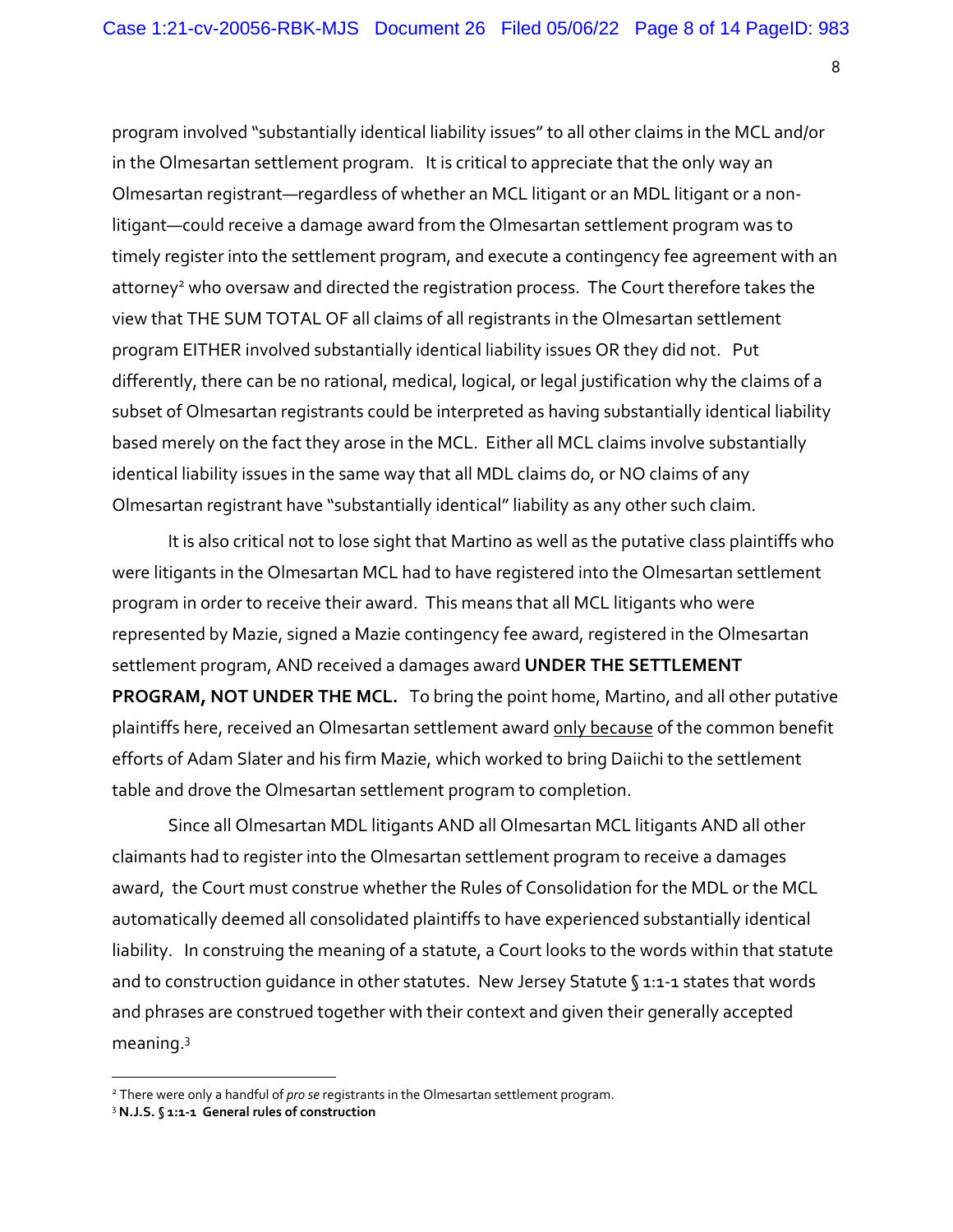en de la componentación de la componentación de la componentación de la componentación de la componentación de<br>Por extensión de la componentación de la componentación de la componentación de la componentación de la compon

In addition to examining the intrinsic language and context of the statute, the Court researched extrinsic guidance by conducting several, different search queries for cases, court orders, and MDL actions to see how other states have interpreted "arise out of the same transaction or set of facts or involve substantially identical liability issues". The Court came up short and found no court cases or jurisprudence that equates a plaintiff's single, product liability claim in an MDL or MCL to other such claims in the same MDL or MCL. The very absence of relevant case law as to whether New Jersey (or any other state) Court Rules govern the contingency fee award of MDL or MCL plaintiffs militates against the applicability of Rule 1:21‐7(i) here.

To examine whether the language of Rule1:21-7(i) itself applies to a Multidistrict or MultiCounty Litigation, the Court turns to the consolidation Rules for an MDL and for a New Jersey MCL.

## **Multidistrict Litigation Consolidation Statute**

28 U.S.C *§ 1407* authorizes the creation of a multidistrict litigation: 

*(a) When civil actions involving one or more common questions of fact are pending in different districts, such actions may be transferred to any district for coordinated or consolidated pretrial proceedings.* [emphasis added].

In consolidating a Multidistrict Litigation, the Judicial Panel on Multidistrict Litigation ["JPML"] focuses on judicial economy and the prevention of unnecessary congestion in court rooms across the country of cases having common facts. An MDL plaintiff's claim need not be identical in fact nor substantially identical in liability as all other plaintiffs' claims to gain entry into an MDL.

For example, to have the JPML transfer a case into the Olmesartan MDL, two common facts were required: the plaintiff 1) ingested Olmesartan for high blood pressure within a certain time period, and 2) experienced one or more of a variety of symptoms that resembled celiac disease, such as persistent vomiting or weight loss or hospitalization or stomach upset

In the construction of the laws and statutes of this state, both civil and criminal, words and phrases shall be read and construed with their context, and shall, unless inconsistent with the manifest intent of the legislature or unless another or different meaning is expressly indicated, be given their generally accepted meaning, according to the approved usage of the language. Technical words and phrases, and words and phrases having a special or accepted meaning in the law, shall be construed in accordance with such technical or special and accepted meaning.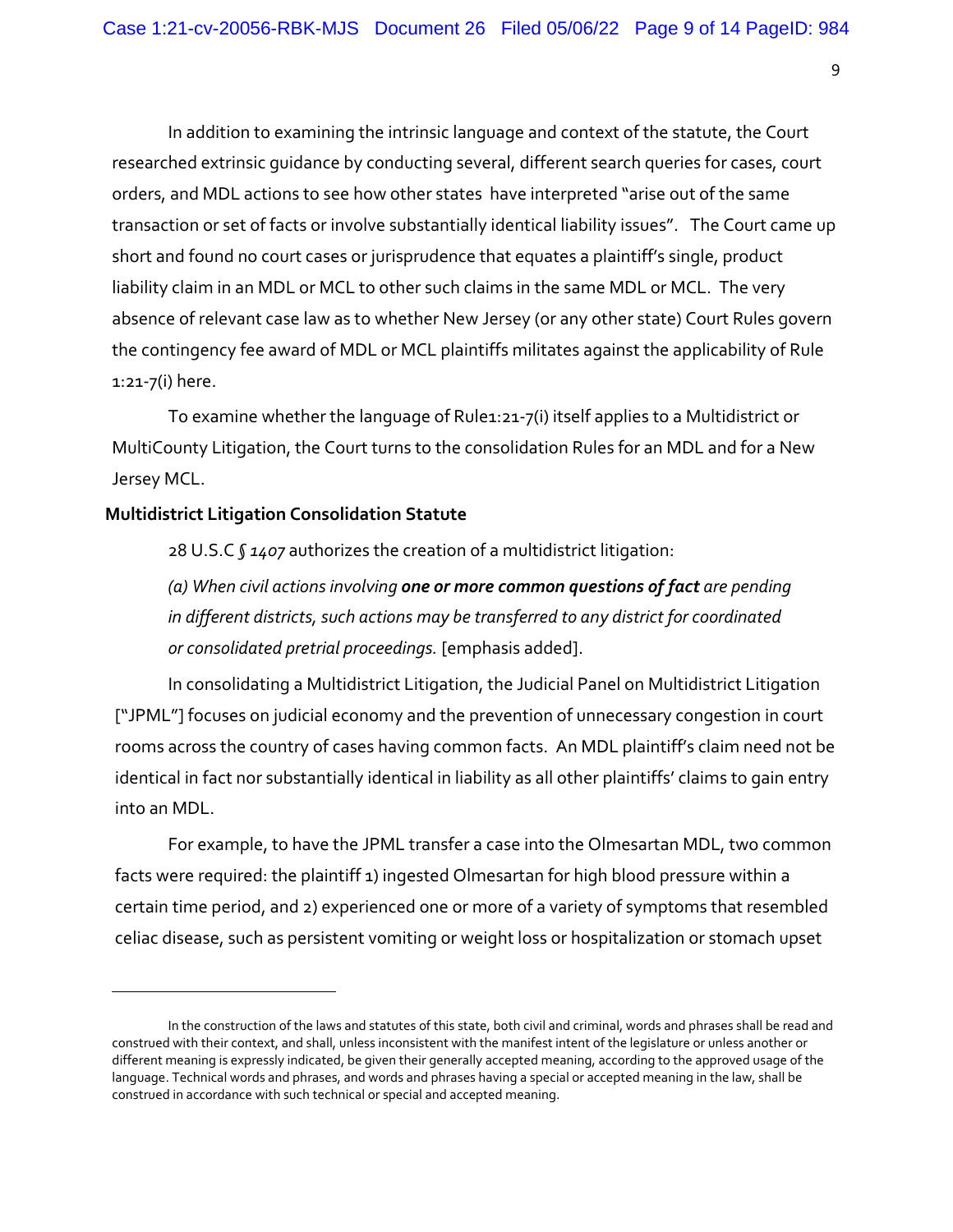or diarrhea or cramping or other digestive disorder, etc. No plaintiff had to experience all of these symptoms or even any particular one of these. Moreover, any combination of these symptoms qualified as an entry fact. Since a plaintiff's particular experience of injury depended on the nature, extent, number, and severity of the symptoms, the Daiichi defendants' liability to that plaintiff was unique.

 The common fact standard is not at all the same standard for certifying a class of plaintiffs, which because of the substantial similarity of facts, liability, etc. across the class can be embodied and exemplified by a class representative's allegations of fact and liability. The common fact standard is a more relaxed, much less stringent definition of the commonality of claims across a group of plaintiffs.

# **Multicounty Litigation Rule and Guidelines**

*…*

Consolidation of cases across New Jersey counties is authorized by New Jersey Court Rule 4:38A:

*The Supreme Court may designate a case or category of cases as Multicounty Litigation to receive centralized management in accordance with criteria and procedures promulgated by the Administrative Director of the Courts upon approval by the Court. Promulgation of the criteria and procedures will include posting in the Multicounty Litigation Information Center on the Judiciary'sInternet website (http://www.njcourts.com).*

The approved procedures of the Administrative Director of the Courts include:

*MULTICOUNTY LITIGATION GUIDELINES AND CRITERIA FOR DESIGNATION [As Promulgated by Directive# 08‐12 Pursuant to Rule 4:38A]<sup>4</sup>*

*Criteria to be Applied in Determining Whether Designation as Multicounty Litigation is Warranted*

*In determining whether designation as multicounty litigation is warranted, the following factors, among others, will be considered:*

<sup>4</sup> Glenn A. Grant, Memorandum from the Acting Administrative Director of New Jersey Courts to Civil Presiding Judges, Communicating Directive #08‐12, August 7, 2012 on MultiCounty Litigation Guidelines.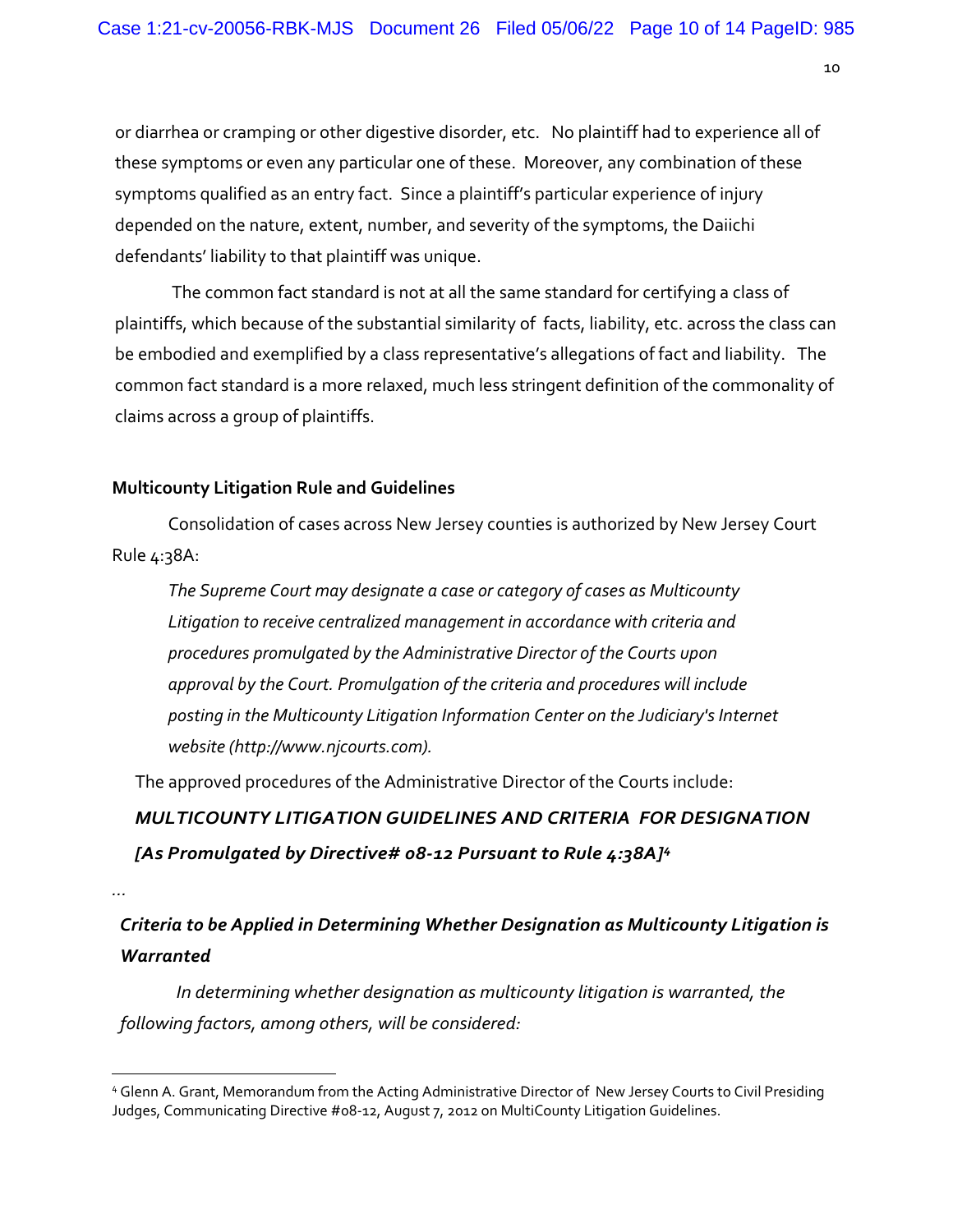*whether the case(s) possess(es) the following characteristics:*

- ï *it involves large numbers of parties;*
- ï *it involves many claims with common, recurrent issues of law and fact that are associated with a single product, mass disaster, or complex environmental ortoxic tort;*
- ï *there is geographical dispersement of parties;*
- ï *there is a high degree of commonality of injury or damages among plaintiffs;*
- ï *there is a value interdependence between different claims, that is, the perceived strength or weakness of the causation and liability aspects of the case(s) are often dependent upon the success or failure of similar lawsuits in other jurisdictions; and*
- ï *there is a degree of remoteness between the court and actual decision‐ makers in the litigation, that is, even the simplest of decisions may be required to passthrough layers of local, regional, national, general and house counsel. [emphasis added]*

In comparing the language authorizing consolidation of MDL cases with that authorizing New Jersey MCL cases, the Court notes the recurring word in both Rules of "COMMON" or "COMMONALITY", not "IDENTITY". Notably, in the New Jersey Consolidation Guidelines, there is no requirement that multicounty cases have the "same facts" or "substantially identical liability issues". The Court finds the Federal consolidation statute and the New Jersey consolidation guidelines confirm that actions need have only common, not identical, liability issues to be consolidated.

The similarity in the Federal consolidation statute and the New Jersey consolidation rule means, regardless how a claimant represented by Mazie in a contingency fee agreement entered the Olmesartan settlement program, all MDL and MCL Olmesartan cases were consolidated because they had "common" issues of fact and liability, not "substantially identical" liability, to other such cases.

In addition to the Court's not finding relevant caselaw, neither party cited such as to the definitive application of Rule 1:21-7(i) to MDL or MCL contingency fee cases. Although plaintiff cited *Estate of Faheem Williams v. Division of Youth and Family Services*, No. ESX‐L‐83‐05, 2006 WL 4469674 (L. Div. Mar. 30, 2006), *rev'd on other grounds*, In re Est. of F.W., 398 N.J. Super. 344, (App. Div. 2008), this case has nothing to do with nor logically applies to product liability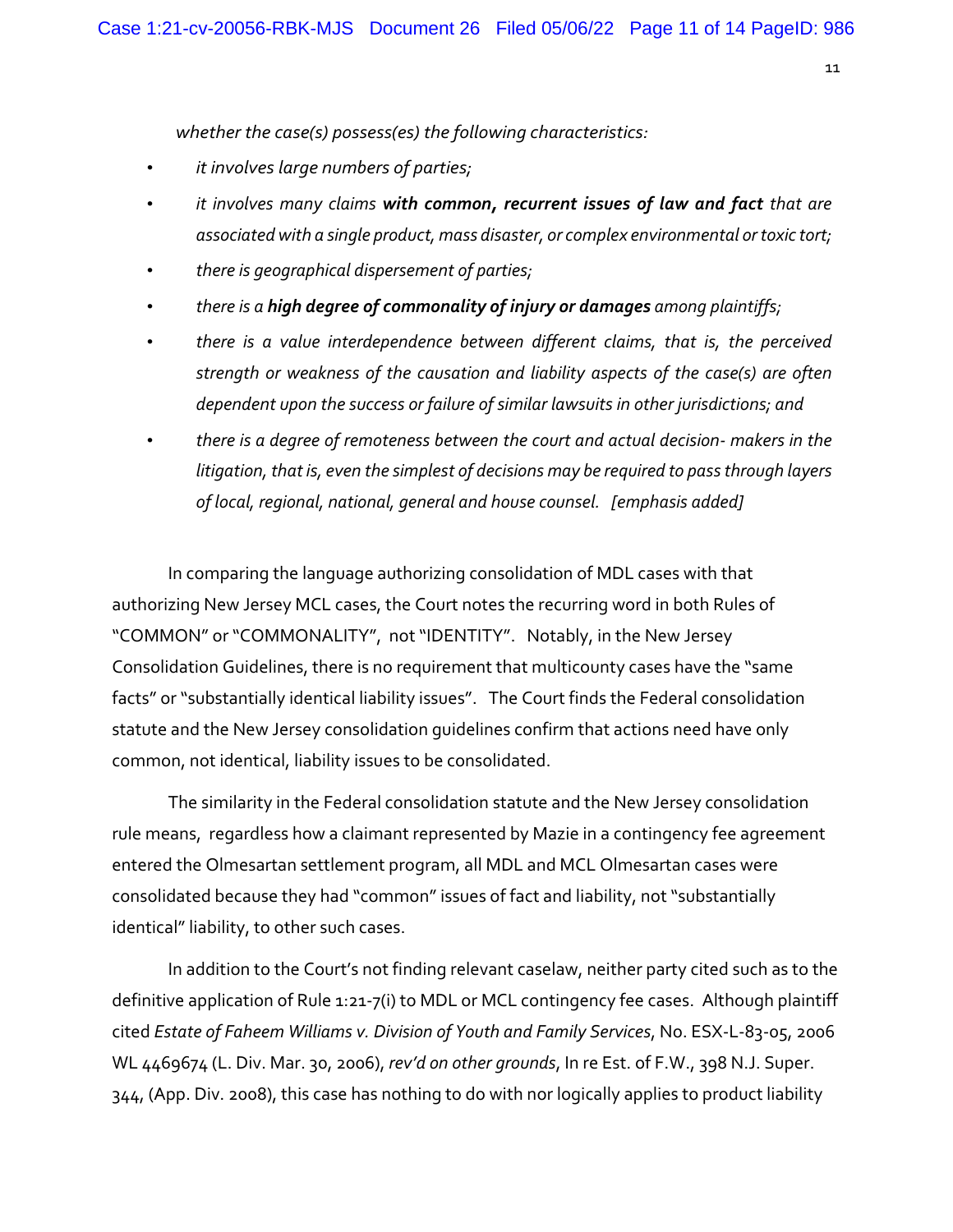cases in an MDL. It concerned the extreme physical abuse of brothers placed in a New Jersey foster home; in that case, there was no question as to the substantially identical liability of the foster family abusers or the identical facts of abuse. The identicality of those facts and liability do not characterize the facts and liability of Olmesartan settlement registrants. The Court finds the cited case not on point. Plaintiff also referred to the following law review article, Lester Brickman*, The Asbestos Litigation Crisis: Is There A Need for an Administrative Alternative?, 13* CARDOZO L. REV. *1819,* (1992) and to a later, very similar article by the same author, which expounded that contingency fees awarded to attorneys in an MDL always have a slight but persistent odor of defrauding and conversion. The Brickman article is a red herring as it discusses a clear case of illegal behavior on the part of MDL attorneys, which is inapplicable here.

Ultimately, the Court holds the plain language of Rule 1:21‐7(i) does not apply to cases consolidated either in a Multicounty litigation or a Multidistrict litigation. And this inapplicability has nothing to do with the specific, underlying legal issues, whether business torts or products liability. This holding arises from the Court's experience as the transferee Court of the Olmesartan MDL to observe firsthand that the administration of the Olmesartan settlement program concerned not only the common liability issue of injury caused by Olmesartan ingestion but also the very different and the very specific factual details of each such injury for each consolidated case.

Since each case registered in the Olmesartan settlement program had a common liability as well as specific facts that supported a unique damage award, such cases, including Martino's and those of the putative class of plaintiffs here, cannot ground allegations that give rise to the applicability of Rule 1:21‐7(i).

Although not finding New Jersey (or other state) case law that applies Rule 1:21‐7(i) to MDL or MCL litigations, the Court has also deliberated over the equitable nature of defendants' award as raised by Martino's unjust enrichment claim. The Court has come across class action cases in New Jersey where Rule 1:21‐7(i) has been suspended, especially in business tort contexts; these include the seminal case *Incollingo v. Canuso*, A.2d 778 (App. Div. 1997), and the sequential case *Lubitz v. DaimlerChrysler Corp.,* 2006 WL 3780789 (Sup. Ct. Bergen County, 21 Dec 2006). While not concerning product liability issues as in the Olmesartan settlement program, these cases give a glimmer of understanding as to when the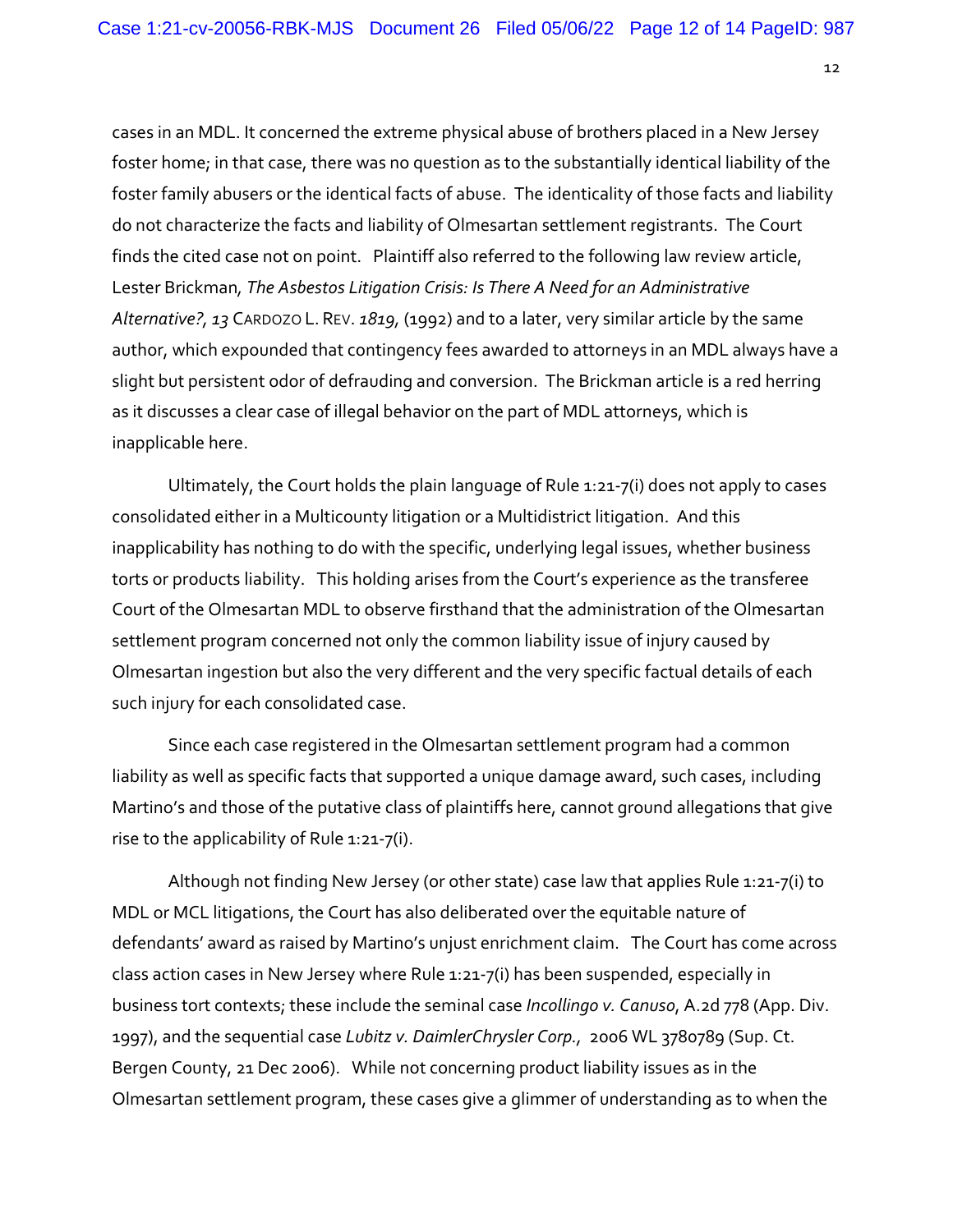$13$ 

Rule may be excepted.

Mindful that *Incollingo* stated expressly no exception to the Rule exists for products liability cases, the Court nonetheless finds illustrative Judge Harris's reasoning in *Lubitz.* There Judge Harris recalculated the attorneys' fees in a breach of warranty class action by applying both *Incollingo* to keep the contingency fee outside of the Rule WHILE using Third Circuit *Gunter<sup>5</sup>* methodology. To the point, such methodology comprises "the most mature and well-developed analyses of attorneys' fees" of any other Circuit Court. Lubitz, 2006 WL 370789, at \*20.

Judge Harris's balancing of the *Gunter* factors<sup>6</sup> and the *Incollingo* exception to the contingency fee calculation exemplifies in a practical way why the Rule does not apply here. Upon calculating that the attorney fee award under the *Incollingo* exception (coupled with a lodestar calculation under *Rendine v. Pantzer,* 141 N.J. 292 (1995)) would have amounted to 20% of the total settlement award, Judge Harris applied the *Gunter* factors to reduce that percentage to 15% of the total settlement amount, which he found more reasonable and equitable.

 The total amount of the Olmesartan settlement was approximately \$380,000,000. Besides the negotiated contingency fee agreements— which the Court was not privy to, but estimates were generally at least 33-1/3 % of each plaintiff's settlement award— plaintiffs' attorneys were compensated from a common benefit fund. This fund awarded plaintiffs' attorneys 9.5% in fees of the total settlement award, which was apportioned among those law firms that had evidenced common benefit work for the litigation and settlement. To the point, the 9.5% of the total settlement award was distributed according to the efforts of dozens of specific law firms; it was awarded based on evidence and the Court's deliberation. *See* Docket Matter No. 1:15‐md‐2606 (RBK‐JS), Docket No. 1263, dated 14 Nov 2019. In essence, the common benefit fund award was remuneration to the Olmesartan registrants' attorneys for their efforts to steer the MDL litigation and to bring the MDL to settlement. The MCL litigants unwittingly benefited from these common benefit efforts, which propelled the Olmesartan settlement program.

<sup>5</sup> *Gunter v. Ridgewood Energy Corp.,* 223 *F*.3d 190 (3d Cir.2000).

 $6$  A. Size of Fund and Number of Persons Benefited; B. Presence or Absence of Substantial Objections; C. Skill and Efficiency of Attorneys Involved, D. Complexity and Duration of the Litigation, E. Risk of Nonpayment, F. Amount of *Time Devoted by Counsel; G. Awards in Similar Cases*